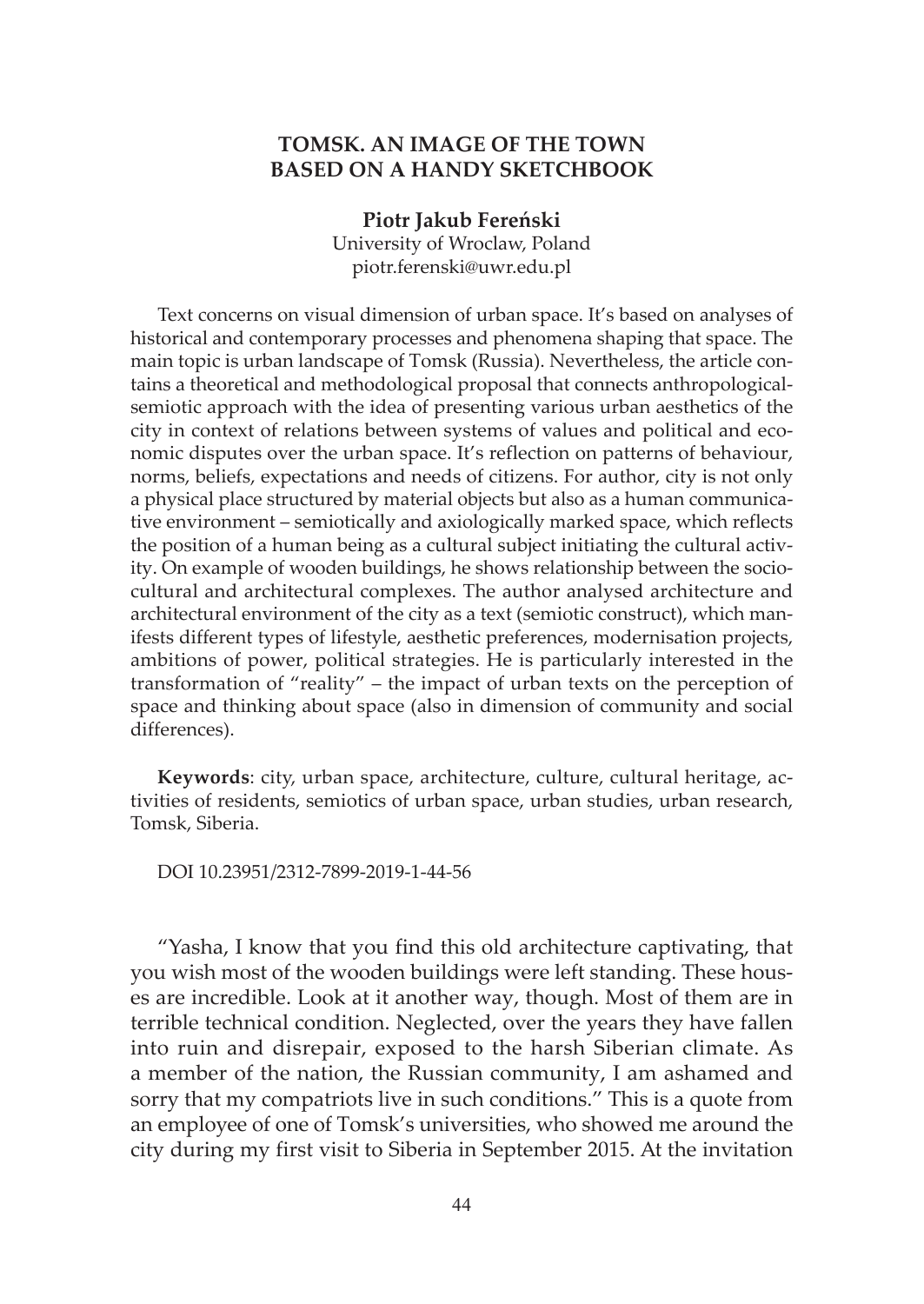of professor Sergey Avanesov (the then Head of the Department of the Philosophical and Pedagogical Anthropology at the History and Philology Department of the Tomsk State Pedagogical University), together with Izolda Topp, PhD, my colleague from the Institute of Cultural Studies at the University of Wrocław, and a group of students (i.a. Agnieszka Smutek, Grzegorz Soboń, Joanna Panciuchin and Katarzyna Szymańska), through Berlin and Moscow I reached a place on the Tom River, completely unknown to me then. The programme of the joint research involved analyses of the visual dimension of urban space. Our main goal was to present historical and contemporary processes and phenomena shaping that space. The scope of our interest reached beyond the urban landscape's architectural dominants. We also saw importance in creative acts of residents who, through grassroots work – although sometimes inspired by local authorities – adapted their immediate surroundings to their needs (we examined courtyards and gardens arranged with extraordinary imagination, places of recreation, rest and celebration, drawings on old garages, graffiti on walls, etc.). According to the theoretical plan, the analyses were an attempt to synthesise Prof. Avanesov's concept, based on an anthropological-semiotic approach and focused on recognising the topographically-oriented signs that determined the identity of a place, with the idea of presenting various urban aesthetics and impressions of the city, which was proposed by our team. We were therefore interested in lifestyles of the inhabitants with regard to specific systems of values and horizons of meaning. The presumption was that patterns of behaviour, norms, beliefs, expectations and needs remain equally significant for the understanding of the city as the functional diversity of the urban space (as well as the objects it contains). We acknowledged that these were the elements that played the most important role in the process of shaping the identity of the place. On the one hand, we attempted to identify archetypical (i.e. possessing certain prototypes, patterns, primary presumptions) elements of the city's structure, while on the other hand, we tried to recognise and understand the attitude of inhabitants towards local urban planning and the surrounding architecture, such as temples, monuments, cemeteries, parks and rivers. We collected photographic and film documentation of the most important architectural objects, memorial sites, elements of space organisation and development, as well as manifestations of everyday life. We recorded the soundscape of the city, but most importantly, we registered conversations with the residents. They were supposed to help us reconstruct their experience, feelings, beliefs and desires. In 2015, as well as during subsequent visits to Tomsk in 2016 and 2018,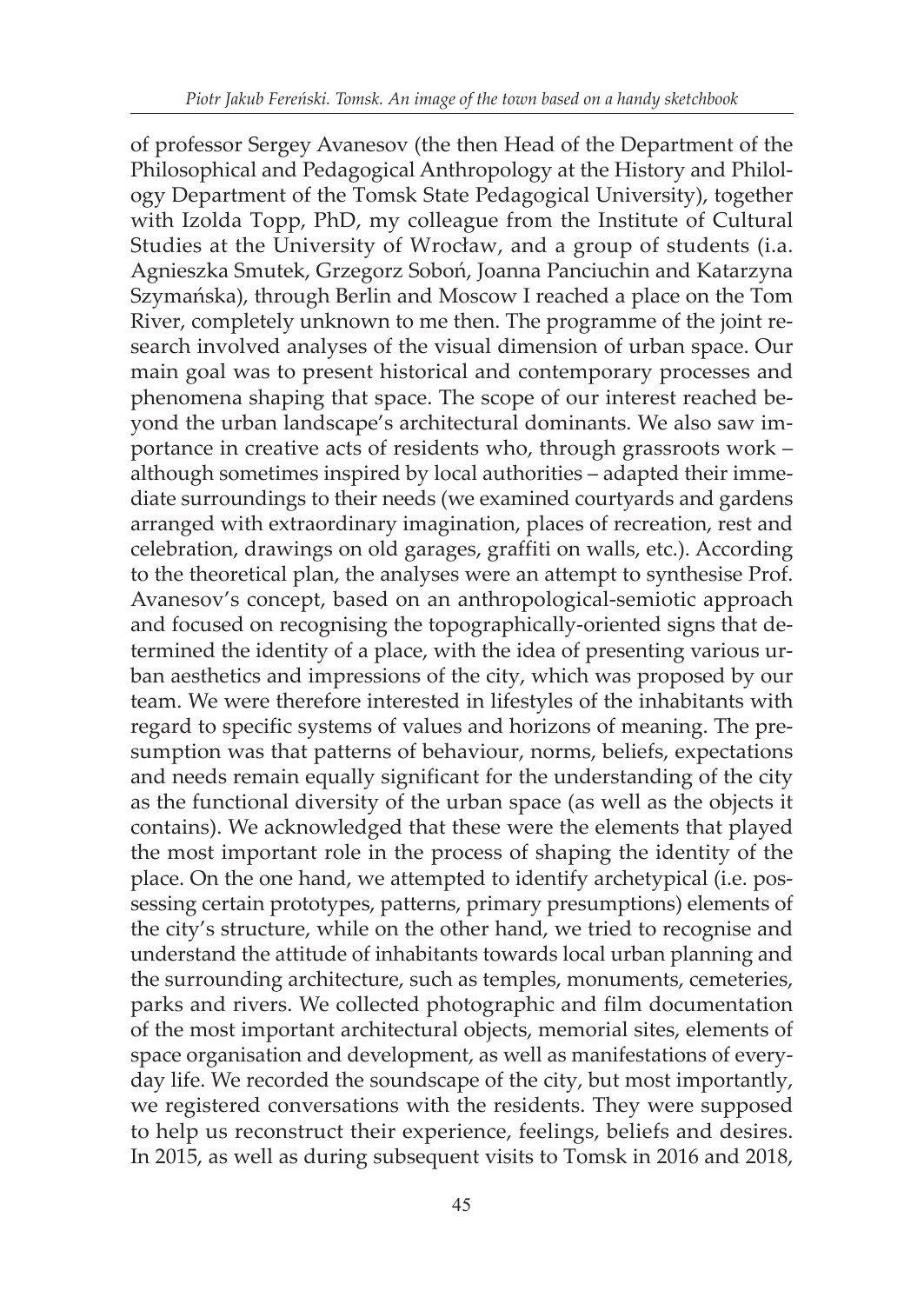we collected a total of several dozen hours of audio recording. The interviews were conducted by a Polish-Russian team. The questions concerned, among other things, those elements of iconosphere that our interlocutors considered as valuable or important in terms of aesthetics, ethics, functionality, and those seen as negative, i.e. bothersome, impractical, aesthetically unpleasant, unnatural or disgraceful. We talked about Tomsk's central spaces, about old wooden settlements (from the  $19<sup>th</sup>$  and the early  $20<sup>th</sup>$  century) surrounding the main *prospekts*, as well as about the post-war large-panel prefabricated housing estates located a little further away, and about the dachas on the outskirts. As I have mentioned, we were interested in the structure of the city, its arteries, squares and promenades, as well as specific objects such as temples (Orthodox churches, Protestant church, synagogue), museums, alternative theatres (the founder of the most renowned one died tragically at the turn of January and February 2019), cultural centres, monuments, murals, public administration buildings, bleak housing projects, former prisons, shopping malls, cemeteries, etc.

Over the three years of collaboration, we developed methods of interpreting the city as a complex transphysical phenomenon of communicative semiotic nature. This means that we considered the city not only as a physical place structured by material objects but also as a human communicative environment – semiotically and axiologically marked space, which reflects the position of a human being as a cultural subject initiating the cultural activity. We identified the relationship between the socio-cultural and architectural complexes; analysed architecture and architectural environment of the city as a text (semiotic construct), which manifests different types of beliefs, lifestyle, biographical and political strategies, aesthetic preferences, modernisation projects, ambitions of power, the installation on the transformation of reality; determined the impact of urban texts on the perception of space and thinking about space, about community and social differences; studied architecture and architectural environment as a non-verbal text on the example of particular districts of Tomsk. Our theoretical position based on the semiotic communication model was therefore slightly different from that of e.g. Henri Lefebvre, who also explored the ways of "reading the city". Recognising urban phenomena as "message", in his concept of urban space Lefebvre linked mental, cultural, social and historical factors. Such an approach was to serve, among other things, the reconstruction of city organisation methods and strategies of creating a municipal landscape characteristic for different communities. At the same time, the French philosopher stressed that the relations,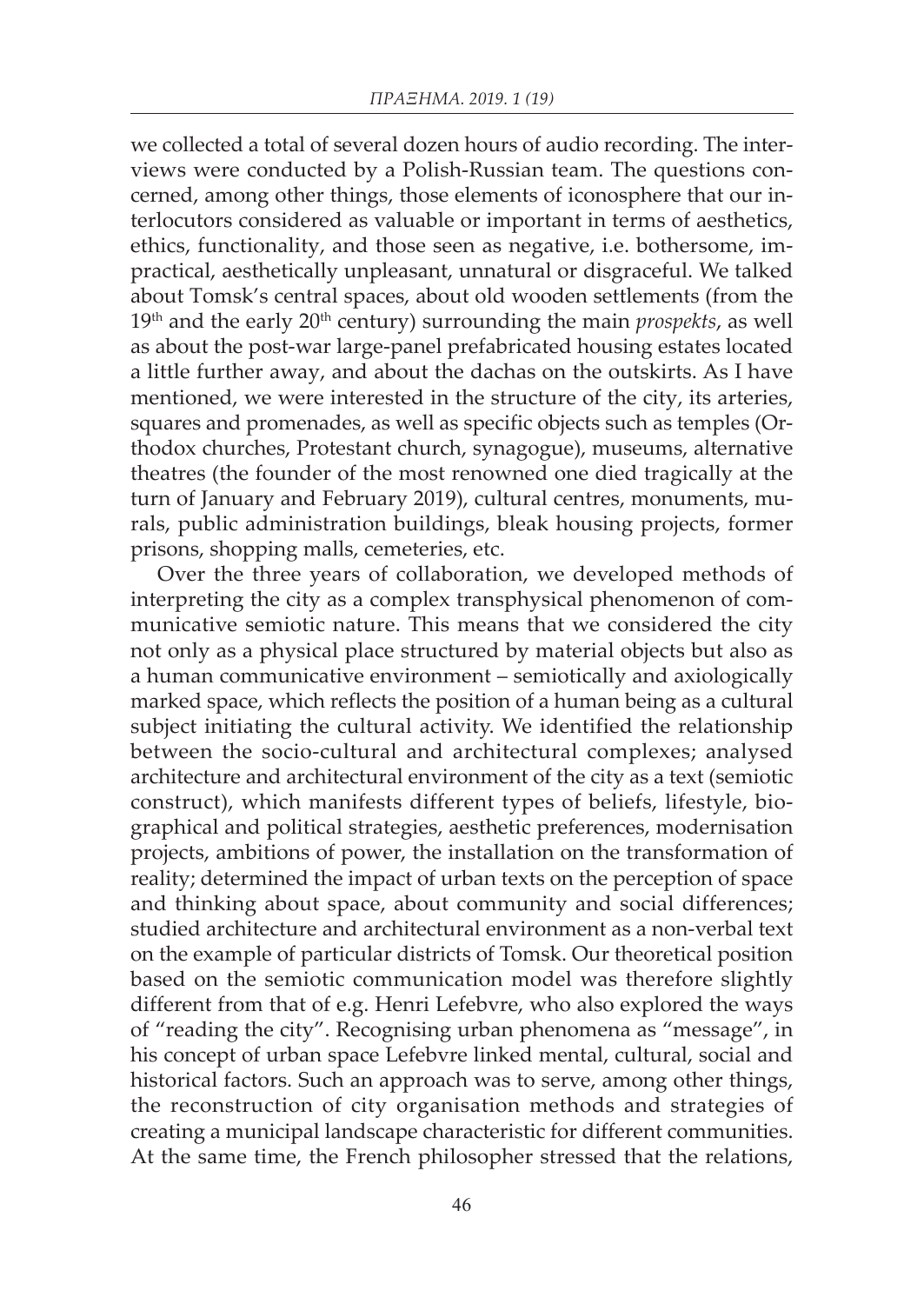connections or conflicts between the territorial, the urbanistic and architectural, can only be understood in terms of relations of "logicdialectic" and "structure-conjuncture" [Lefebvre 2003]. For us, in turn, the physical phenomena were important mainly as carriers of meanings and as elements on which meanings and values are based. We indicated a wider spectrum of conditions than just material, production or power-related ones. Phenomena discovered in the space of Tomsk were teaching us a slightly different approach. As Caroline Humphrey, a British cultural researcher, rightly states in the introduction to her outstanding book *The Unmaking of Soviet Life: Everyday Economies after Socialism*:

(Cultural. – *P. J. F.*) anthropology's strength is its rootedness in the everyday, in its familiarity with the practices that ethnographers are able to observe and question. Anthropologists are unlike economists who, whatever their approach, need to define an abstract category of *the economic* and make predictive statements on this basis. At least since Clifford Geertz and the abandonment of functionalism, structuralism, neo-Marxism and all those other -isms that propose or deduce self-existent social categories, anthropologists have tended to conceive their objects in terms of meaning, that is, requiring interpretation [Humphrey 2002, XVIII].

At the same time, Humphrey is correct to point out that cultural researchers have become aware of the meaning of power relations – and related dependencies – for people's everyday lives. According to the anthropologist, the contemporary socio-economic systems are analysed mainly with the use of extremely broad, unclear categories, requiring further specification when reality escapes them (does not fit the accepted explication models). Today's cultural anthropology and related disciplines allow us to choose a different starting point than an "-ism", such as freely chosen (although specific) case, phenomenon practice. On the preliminary assumption that they have a certain "meaning in themselves", they can be subsequently applied to a broader historical and cultural context (including religious and ideological), as well as to the existing power relations.

However, in the case of this article, should it reach readers from different parts of the world, it is necessary to begin by outlining the geographical conditions and historical background of the phenomena discussed here. Paradoxically, in the perspective of Tomsk's development and its present landscape, what has been done appears to be equally important as what has not. Like the majority of the oldest Siberian settlements, Tomsk was founded for colonisation and defence purposes.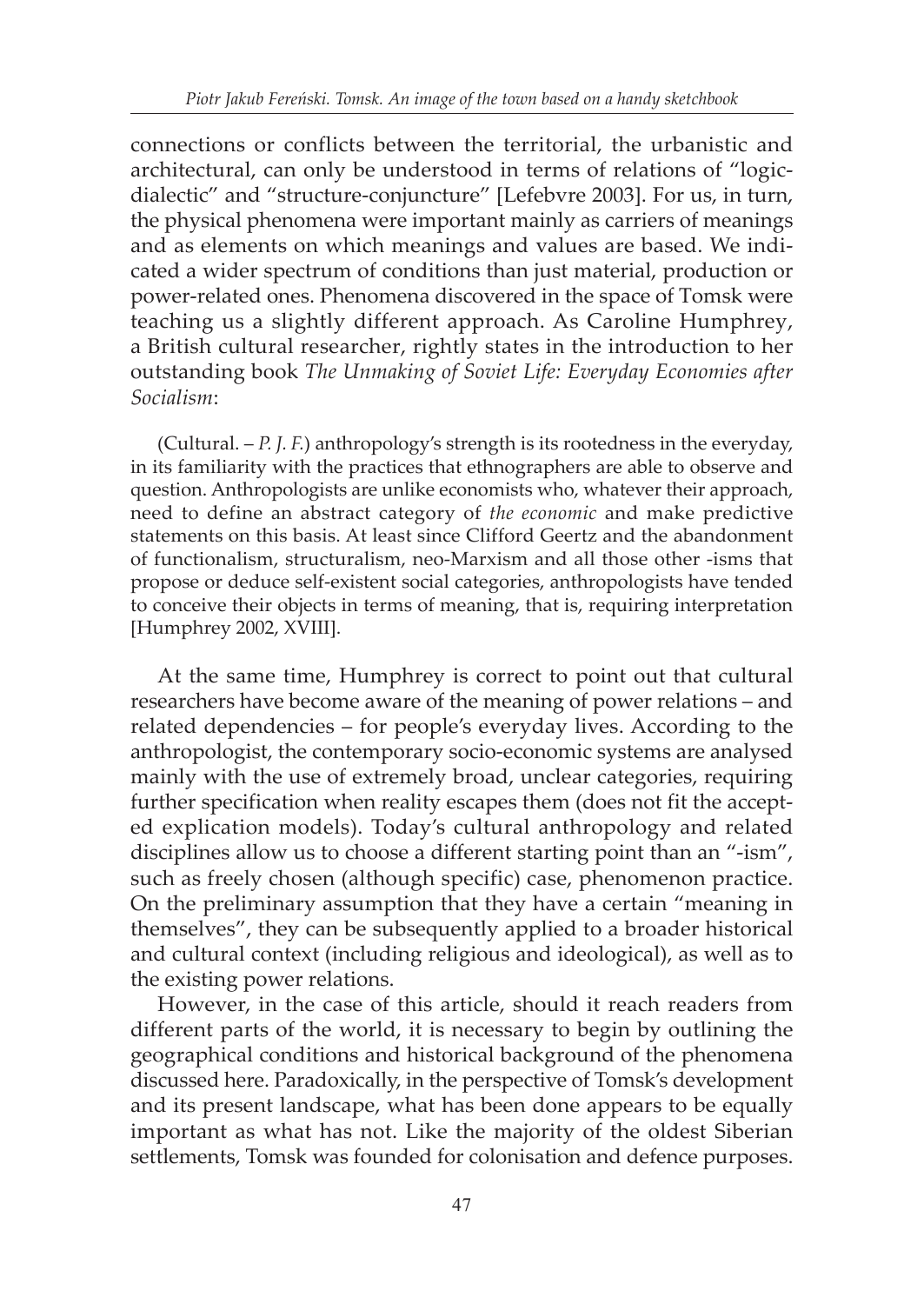In the 17<sup>th</sup> century it became a place of exile. It constituted an "island" on the "inner" ocean made up of forests, floodplains and swamps. In winter everything was covered with snow and ice, in spring and summer the Siberian space was taken over by mosquitoes and sand flies. In 1804 the city became the capital of the *guberniya*, earning the status of an important political and trade centre. Further development of Tomsk was brought about by the discovery of gold (1830). The next chapter in the city's history was connected with the establishment of Tomsk State University in 1880 and Tomsk Polytechnic University, founded 16 years later. The centre became known as the Siberian Athens: almost one in ten residents was involved in higher education. To this day, the city has 7 universities. However, another incident that took place in the late 19<sup>th</sup> century significantly affected the future history of Tomsk. According to the project of the Trans-Siberian Route, developed in the 1880s, a railway line was supposed to pass through the city on Tom River. Fearing noise, environmental pollution, the influx of poorer social groups, uncontrolled city development, decreasing safety levels, etc., the townspeople formed a committee opposing the construction of the railway. Ultimately, in 1893, Tsar Alexander III granted permission for the route to go through small Krivoshchekovskaya village (several years renamed Novonikolayevsk), situated 215 km south-west of Tomsk. The influx of people and goods led to its rapid development. By 1910 it was inhabited by over 50,000 people, and with the growth of industry and housing in the 1920s, this number rose to almost 150,000. In the next decade, the town was further developed in the style of social realism. Numerous public buildings were built: administrative facilities, theatres, banks, hospitals. In the mid-1930s the city, renamed Novosibirsk in 1926, outnumbered Tomsk in terms of population, gaining more important political and economic rank. The city on the Tom River had already been incorporated into Novosibirsk Oblast. Due to the relocation of over 300 production facilities from the European part of the USSR and mass deportations to Siberia during World War II, by the early 1950s, the number of citizens doubled. Today it is Russia's third largest city (giving way only to Moscow and St. Petersburg).

While many factories, moved from the war zone were located in Tomsk too and the city's expansion led to the restoration of its status as the region's capital, it did not develop as dynamically as Novosibirsk (after 1945, over 50,000 people were resettled to the Tom River, it happened that one log house would be shared by as many as 10 people). The current image of the city has been influenced by other factors too. Unlike e.g. Kuźniecko, no significant coal reserves were discovered in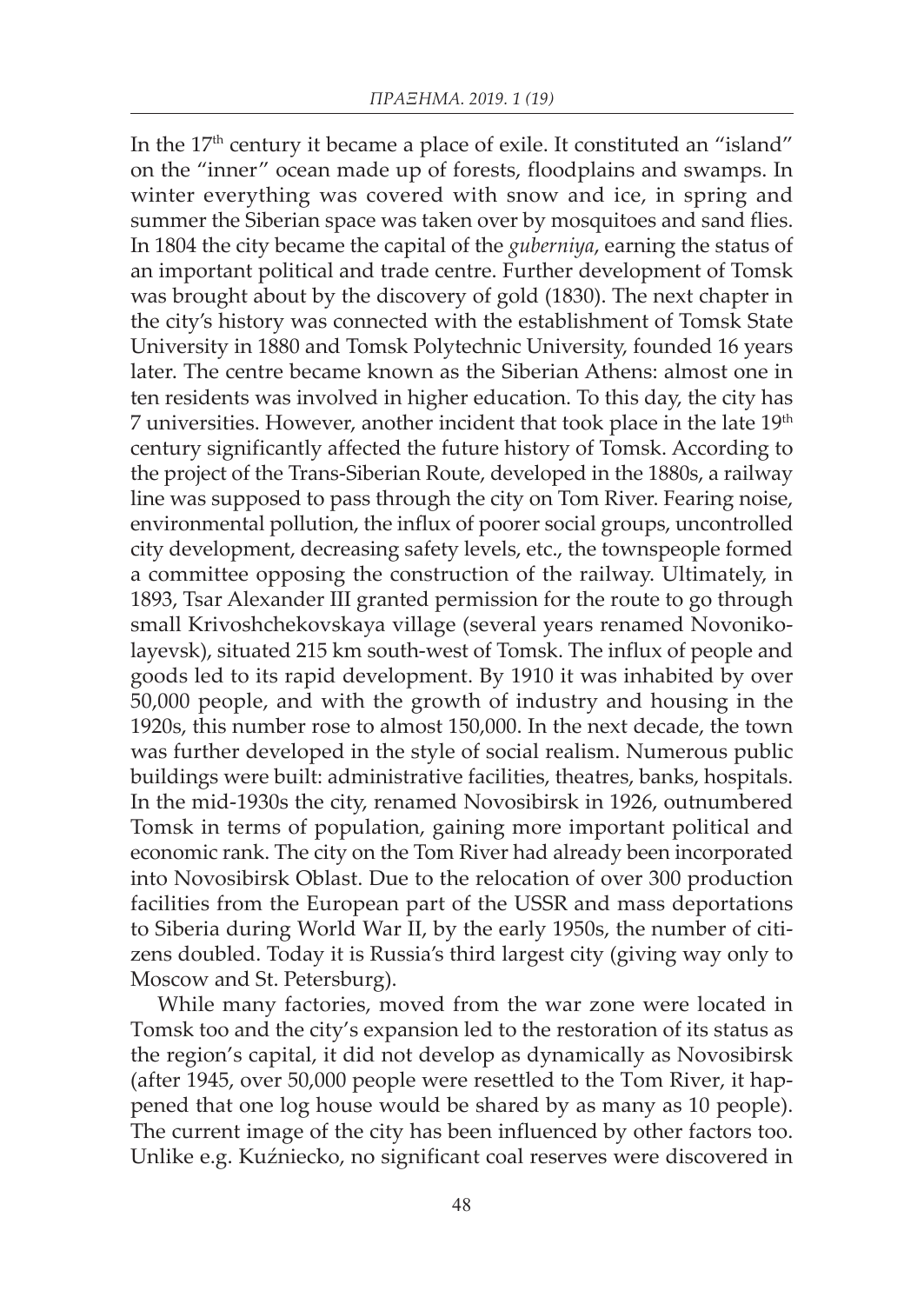the area. In the 1920s and 1930s no mines were built there, and no large metallurgical or chemical plants were erected. Tomsk was not designed – as in the case of Novokuznetsk or Kemerovo – by a team of modernist architects under Ernst May's direction. Compared to the abovementioned cities, as well as to Novosibirsk, there are relatively few *prospekts* or even individual buildings in the socialist-realist style (the exception is Kirov Street). Another important decision for the destiny of the city was the objection of the authorities at Tomsk universities to Nikita Khrushchev's plans to establish Akademgorodok there. In the end, the academic town founded on the initiative of Mikhail Alekseyev Lavrentyev was located on the outskirts of Novosibirsk. The construction began in 1958. Only 12 months later, the first research institutes and residential buildings were put into use. Modernist buildings were located in a beautiful pine forest not far from Novosibirskoye Reservoir also called the "Ob Sea". Akademgorodok, a district of Novosibirsk, is currently inhabited by almost 140,000 people.

Several kilometres north of the centre of Tomsk you will find the socalled closed city. To this day you cannot access it without a special pass. Its construction began in 1949. The place was initially hidden under the name "Pyaty Pochtovy" (i.e. "Mailbox no. 5"), and later codenamed "Tomsk 7". From 1954, it was home to The Siberian Chemical Combine, which for decades remained of strategic importance to the development of the Soviet nuclear weapons programme. The plant produced plutonium and highly enriched uranium. In 1992, Tomsk 7 was renamed Seversk. A year later, on 6th April 1993, an explosion that took place at the site released a cloud of radioactive gas. The Western media ranked the explosion as one of the world's 10 worst nuclear disasters. Nowadays, the complex is one of the world's biggest disposal sites for lowand intermediate-level radioactive waste. In 2016, the construction of an experimental complex of the BREST-300 fast-neutron reactor was launched there. Another object under development is an installation for the processing of solid fuel based on uranium nitride.

But let's go back to Tomsk itself and its central districts. What is the main element of the experience of its space? Well, as Rudolf Arnheim observed in the introduction to the book *The Dynamics of Architectural Form*:

Most of us, when walking through the streets, are affected in one way or another by the look of the buildings we pass and their arrangement <...>. Moreover, it is hard to escape the impression that visually successful buildings are rarer today than they were in almost any other period of civilization. On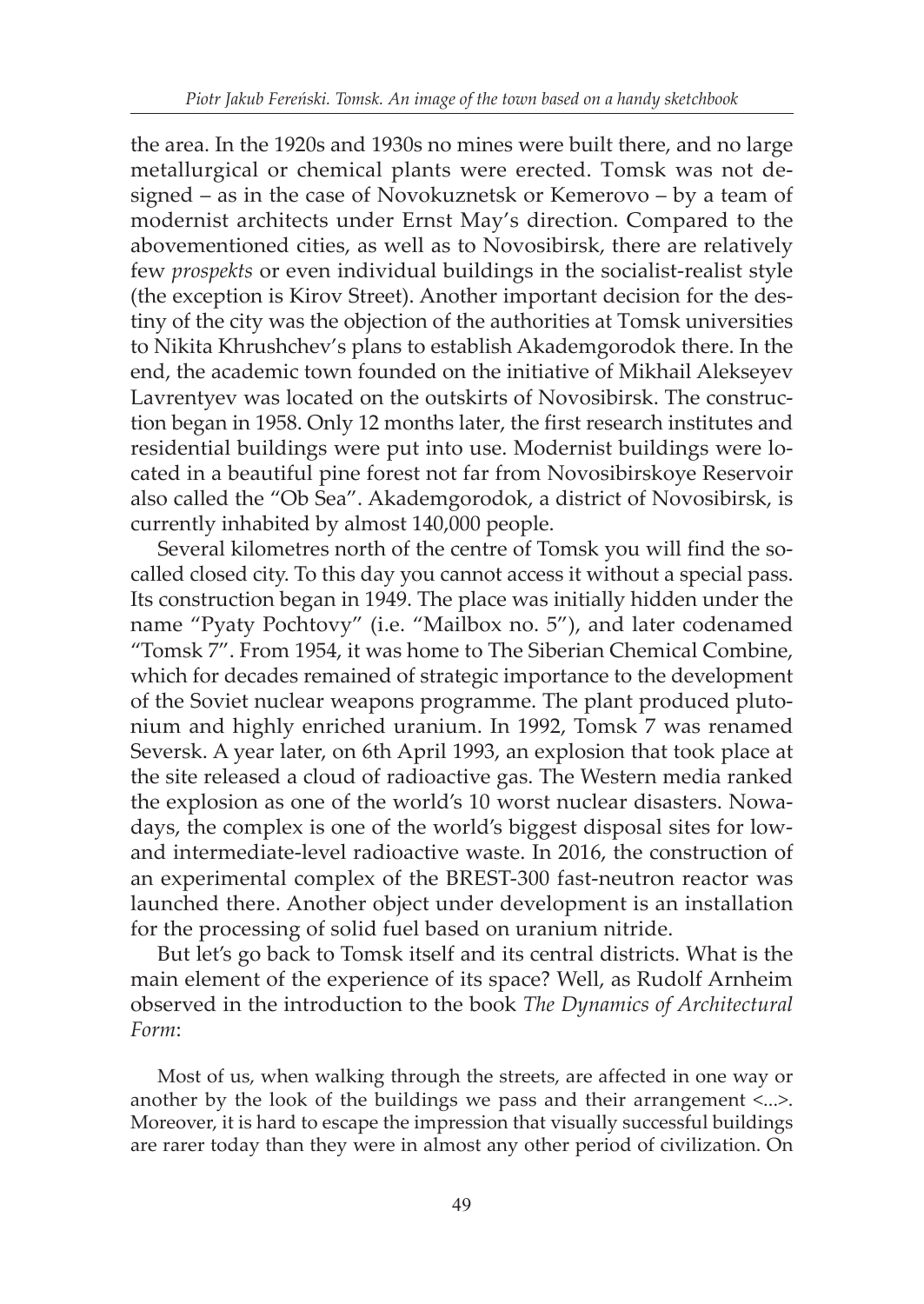what sort of observation are such judgements based? We ask: Does a building display the visual unity that makes it understandable to the human eye? Does its appearance reflect the various functions, physical as well as psychological, for which it was designed? Does it transmit some of the best in human intelligence and imagination? It takes the occasional confrontation with a work of architecture that lives up to these requests to remind us that they are relevant and reasonable; and the elation offered us by such a sight is dampened only by the realization that too often the pleasure is due not to a builder of our own time but to someone long ago [Arnheim 1977, 1].

While the psychologism manifested in Arnheim's research on perception does not convince me, his remarks about the discomfort resulting from the encounters with contemporary architecture may provoke not only reflection on the ground-breaking achievements of the art of architecture and urban planning, but also on the cultural heritage, on the identity of places, on the issue of a sense of "ownership" (of space) by residents and the importance of taming and arranging the world around them. Unquestionably, one has to agree with the German-born visual theorist on one thing. Namely, that at the most basic existential level, space is experienced as a given and precedes objects existing in it. To put it differently, it is a sphere in which things find their place and establish a certain order. Without this simple assumption it is not possible to understand the essence of architecture as a system of buildings located in a particular place.

The thing that immediately caught our eye when we arrived there in 2015 were the picturesque wooden houses. First, we saw them near Krasnoarmieyskaya Street and Buff-Sad, then around Tatarskaya Street. Over time, we also got to know other areas with wooden architecture, especially the oldest part of the city, located on the hills between the winding Ushayka River and the Ozero Beloye. Due to its history described above, Tomsk underwent the 20<sup>th</sup>-century modernisation processes to a relatively small extent. This does not necessarily imply that there are no Khrushchyovkas or housing estates from the Brezhnev period, but, apart from (relatively) few exceptions, the architecture dominating in the centre has little in common with avant-garde modernism or monumental socialist realism. In Lenin Prospekt and the surrounding squares you will find numerous brick buildings inspired by classical aesthetics, as well as many characteristic wooden houses, specific to the region. Over the last several years, in some places, e.g. near Igumen Park or Frunze Street, the old low-rise developments have been replaced by skyscrapers. Their architectural value is a matter of debate... "We have no contemporary architecture in Tomsk. If at all, we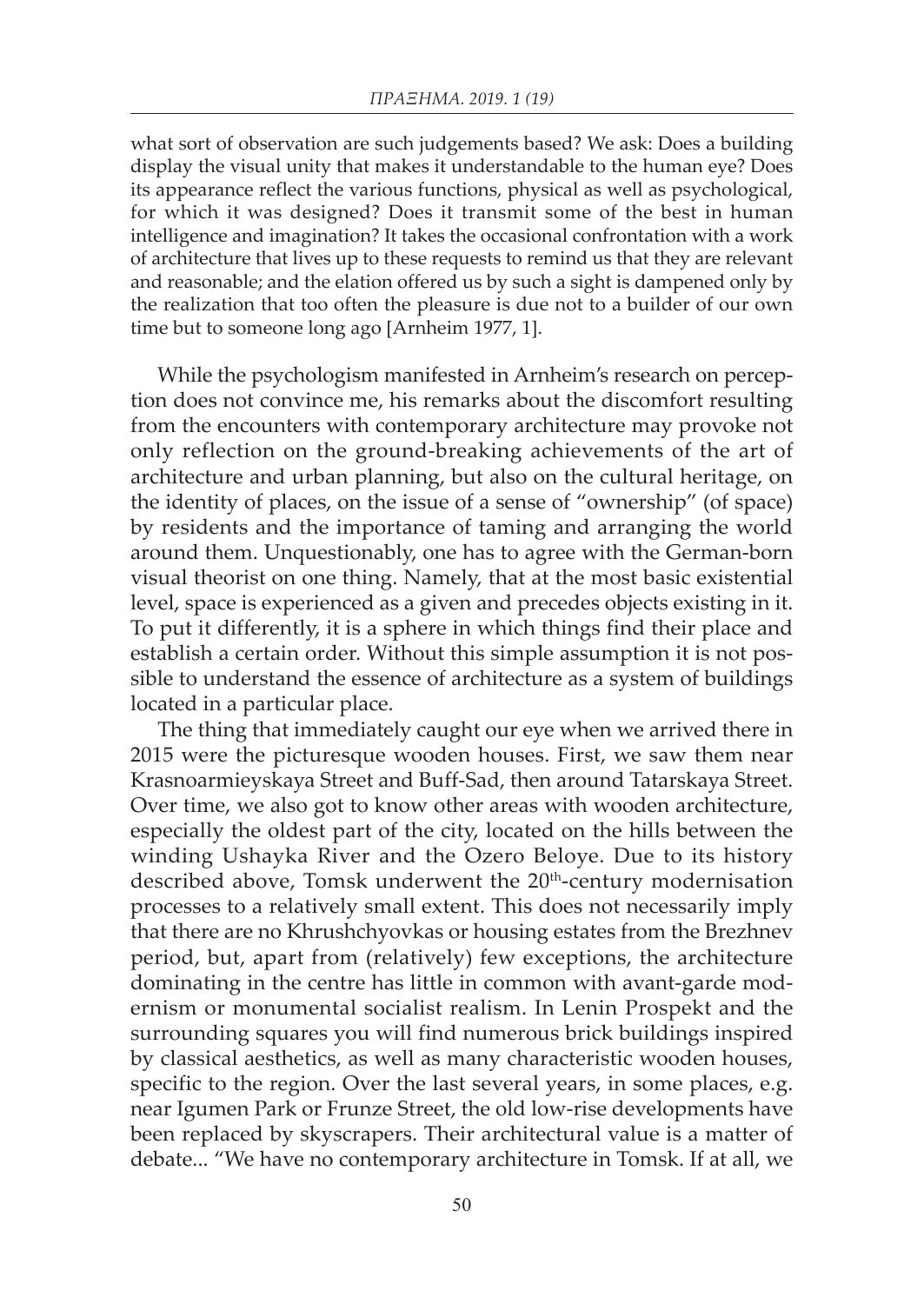can only speak of individual cases" – stressed one of our interlocutors. In his opinion, "historical lobby" groups or various more or less formal activist movements promote just the restoration of old buildings. This effectively bans the construction of new buildings in the city centre. The allowed height of a building is only 3 floors. With such restrictions, it is not profitable for private entrepreneurs to develop financially demanding contemporary architecture. There is a need for a change in the awareness of both investors and authorities. "Everyone here is an expert in architecture – the mayor, governor, deputy – but we don't even have a chief architect of the city and the district." At the same time, the author of these words points out that among the members of the association of architects in Tomsk there are few young people and as many as 60 % of them are pensioners. Just like across Russia, also here it is a popular idea to invite architects from abroad, but the question remains whether they are able to harmoniously integrate their style into the existing architecture behind the Urals. Our conversation partner claims that after the introduction of the ban on the high-rise buildings he decided to work in other parts of Tomsk. The implementation of a project in the city centre requires the permission of five or six commissions. During the interview, his main concern was the fact that "the whole central part of Tomsk is made up of wooden architecture." In his view, the majority of these buildings are not architectural monuments and have little value in terms of art and craftsmanship. They serve rather as a picturesque background and remain in an uninhabitable state. Investors are not willing to accept high costs of their reconstruction while making relatively low profits.

Many of our interviewees stressed that historicism, which we found interesting and aesthetically appealing, is in fact rather troublesome. Referring to "modern patriotism", they would explain that run-down houses had nothing to do with the 21<sup>st</sup> century. While appreciating the unique character of beautifully decorated windows of wooden structures – which play role of *iconostases* – they still argued that wooden architecture should not be regarded superior to brick. "Both are very important – it is like choosing between mother and father." Our respondents were well aware that the colourful and richly ornamented houses strongly distinguish Tomsk or Irkutsk from other Siberian cities, where the number of such buildings is much lower and cannot be compared in terms of quality (craftsmanship). One example is Tyumen, founded in 1586 on the site of the Tartar city of Chingi-Tura. The first Russian city in Siberia, it used to be rich in wooden houses. Today they are practically non-existent.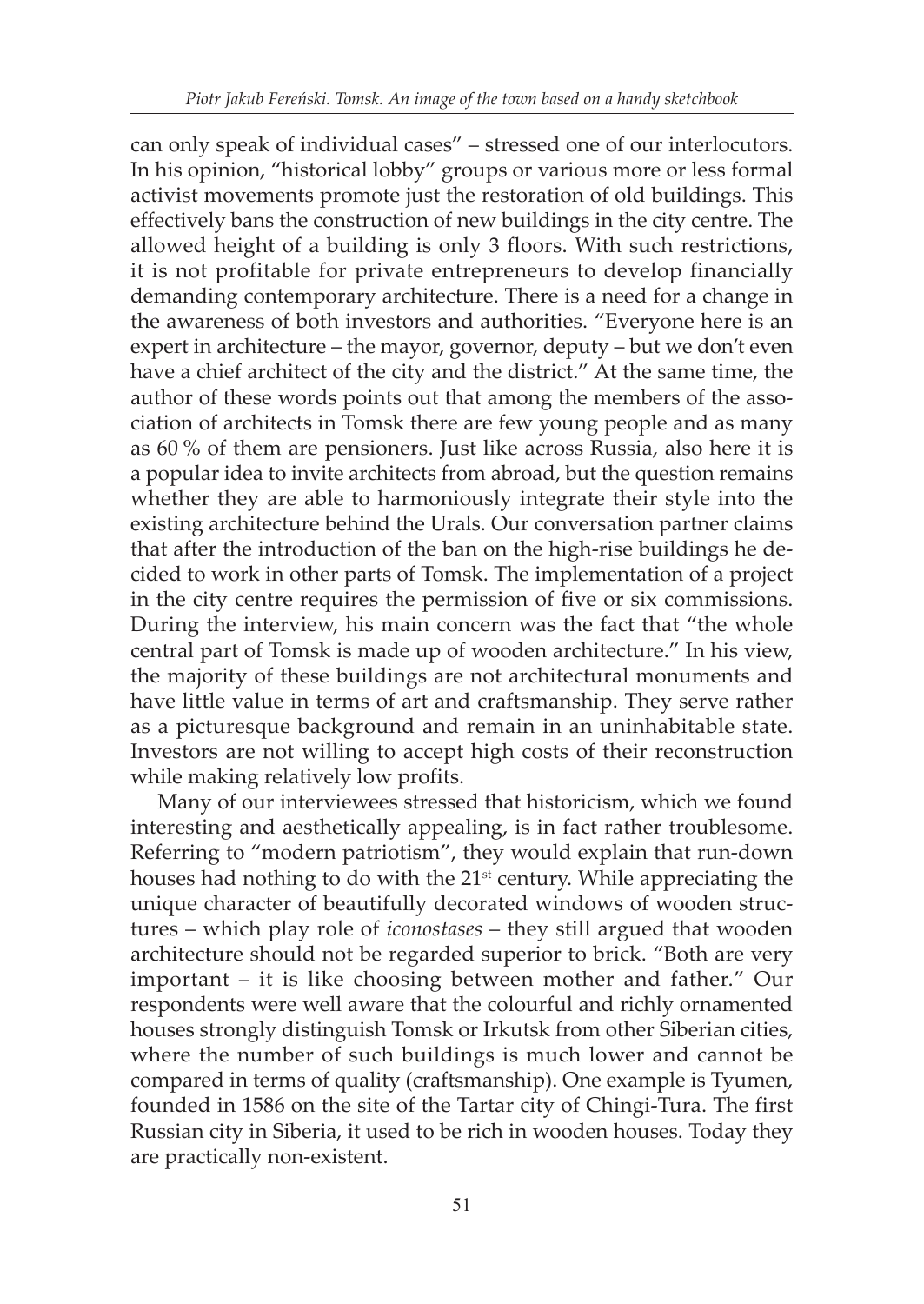It is about houses that have original balcony with a turret, finely decorated entrances, artistic carved details of the casing molding, scales of wood, beautiful corner baulks, picturesque front face, unique patterns, openwork elements, wooden laces (roof), the mythological bird Sirin, fairy owl, dragons, deer, and especially the motives of the sun. There is something extraordinary in all this, something oneiric, unreal in a way. According to the authors of the album *The Atmosphere of Tomsk*:

A town is not only a life environment, not simply four walls and a roof sheltering from the rain, cold and snow. It is an abode for human souls, those of yours peers and ancestors. <...> Over the years you experience something else. The same familiar sounds of your favorite alleyways fill your ears: a dog barking, a tram bell ringing, tweets of our unpretentious birds. But native voices and familiar laughter are missing. The smell of young sticky poplar leaves lingers – once poplar was the most common tree in the town of Tomsk. Yet the people who used to love these sounds and smells have left. The town becomes a treasurer of characters that were your dearest... [Avanesov et al. 2015, 101, 194].

However sentimental it may sound, some of these houses do indeed bring us to a standstill in contemplation. It's a matter of both aesthetics and the experience of being out of time. By no means do I have in mind only the grand wooden residences, such as for example the present premises of Tomskturist. The Kryachkov's mansion (today – the Museum of Wooden Architecture), The merchant G. M. Golovanov's mansion ("The House with a Marquee", now – the Russian-German House) or The Head of Tomsk A. A. Gratsianov's mansion (currently – the Tomsk Region Reception House). Equally vivid in my memory are crumbling sheds drowning in roadside ditches and the reflections of their past existence, barely shining through the dense greenery. Wooden cottages shimmering with fabulous colours certainly cast a spell on us. On the other hand, however, we were fully aware of their fading beauty.

Another interlocutor, showing us around Cheremoshniki, considered as one of the most dangerous districts of the city, shared the story behind the creation of luxurious apartments in the historic centre of Tomsk. Their construction started in the 1990s, when Russian cities were still struggling with the plague of street crimes, thefts, kidnappings, murders, drug abuse, alcoholism and corruption. Of course, some of the buildings erected in the place where wooden houses used to stand, date back to the 1970s. The period after perestroika saw the return to the construction of now more luxurious blocks of flats. Kuznetsova Street and the neighbouring quarters long remained among the most expen-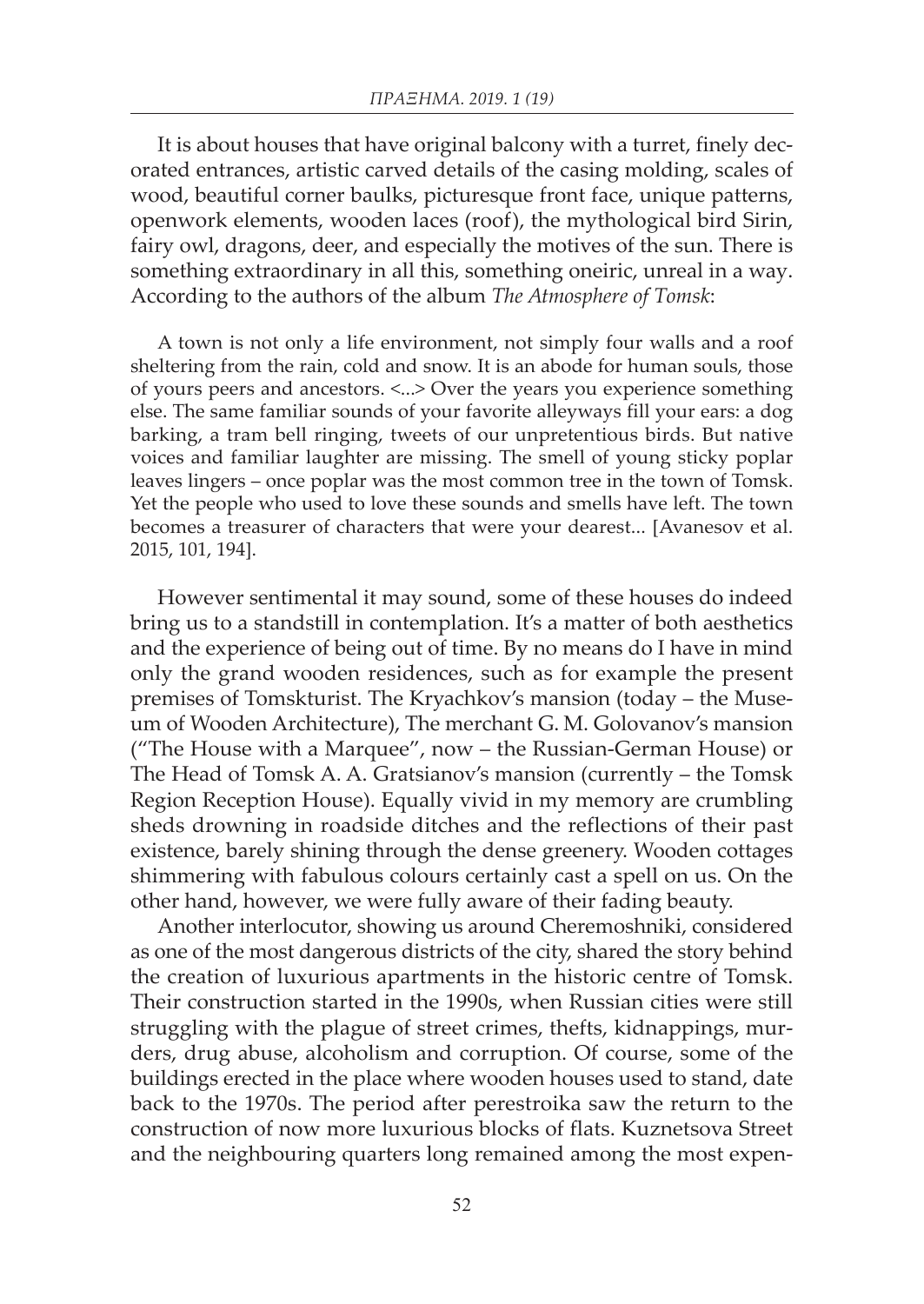sive in the city. Some time later investors started to take an interest in the already mentioned Krasnoarmieykaya Street and Tatarskaya Street. Wooden houses were being destroyed. Between 1995 and 2005, the very attractive Tartar district (between Lenin's prospectus and Tom river) was relatively often deliberately set on fire. As our guide explained: "Officials and businessmen began to claim the land and build new houses, often for themselves." Other interviewees pointed out that the "lobby of developers and administration" is still an important political force in Tomsk. Urban activists are frequently detained to discourage them from "interfering in real estate acquisitions". Some of them, due to the danger they were threatened with, were forced to leave the city (a well-known activist U. left for Ukraine). Nevertheless, many others continue to fight for the survival of historical buildings. Some of these battles have been successful. The activists loudly demanded the reconstruction of one of the demolished wooden houses. Relatively recently, they have been involved in saving an incredibly picturesque Bakunina Street, located in the heart of the oldest part of the city (starting at the foot of the Resurrection Hill, which in 1604 became the cradle of Tomsk). Huge capital was to be at stake then – due to the protests the new investment did no come to fruition. However, the activist we met in the autumn of 2015 emphasised that "activism has gone underground, for it is dangerous to say anything loudly. One person ended up in prison and the other was forbidden to leave the country for sharing materials criticizing the Orthodox Church on the Internet. In the past, pickets gathered up to 500 people. Between 2015–2016, there were far fewer of them. Bakunina Street was, however, recognised as an important part of the urban landscape, which resulted in the decision that it should be protected by law. Thus, it has become important for the city. Currently, the protection of such places is financed from the federal budget. "I believe that if such sites can be preserved in a decent condition, the number of tourists will increase. More and more funds are being allocated to this purpose, but the answers we receive are still predominantly negative, namely that there is no money. Tomsk is a wonderful, open city. There is no xenophobia or other negative social phenomena. I like this district, it's green, there are trees. There is also a kind of natural reserve, full of greenery," explains our guide to Cheremoshniki.

According to the respondents, the authentic, original architecture, both wooden and brick (pre-revolutionary empire), remains one of the main elements distinguishing Tomsk from other Siberian cities. However, as many of them stress, nowadays it is more necessary to invest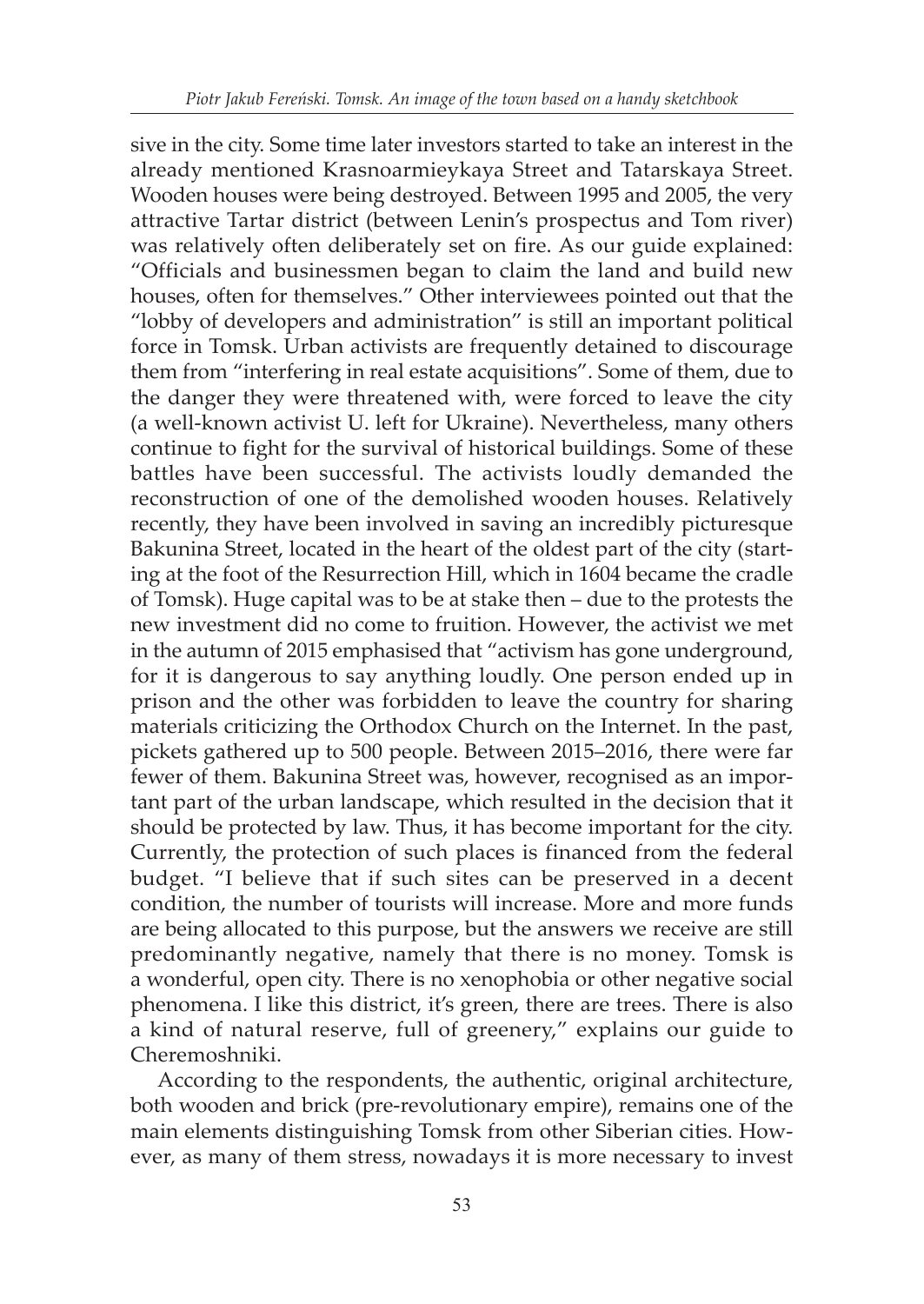in infrastructure than to protect this heritage. And it is not only about roads, schools, hospitals, but also about an "innovative city". Modernity is associated here with achievements in the field of science and technology, and with the implementation of new technological solutions. The topic of Smart City is also increasingly popular. Its development is expected to bring about a significant increase in the number of people coming from different parts of Russia. What are the chances for this? One of our speakers explains: "Tomsk is a provincial city, but it is not all mud. Unlike Novosibirsk or Kemerovo, Tomsk is multicultural, multiethnic, multinational. The last pogrom of Jews took place here in the early  $20<sup>th</sup>$  century, then – until the revolution – there was even a military synagogue. I cannot estimate the number of right-wing radicals in Tomsk. They sometimes appear at lectures held at the university, but there are certainly fewer of them than in other Russian cities."

However, a culturally inclusive Smart City is something we will have to wait for. A considerable part of the budget needs to be spent on ongoing road repairs. Like most Siberian cities, every spring Tomsk struggles with the problem of crumbling asphalt "melting away with snow". There is even a special helpline for residents to call and report sites requiring the intervention of road construction workers. Yet there are also other, more comprehensive social programmes, whose aim is to change the attitudes of people towards their surroundings. The idea is to increase participation in the transformation of both private and public property. "People were not houseowners, now they are learning to own possessions. A major problem primarily concerns those buildings that have not been renovated for a long time. What happened is that with the increase in wages, the richer citizens moved to brick houses and the less well-off to blocks of flats. With the increase in wages, the richer citizens moved to brick houses and the less well-off from panels. The wooden houses are home to the marginalized", explained one of the city officials. Another initiative was a 5-year programme "Our Tomsk", based on "interactive" participation of the residents, who were able to submit their suggestions regarding e.g. urban greenery via a web portal. Moreover, the city provides artists with the possibility of making graffiti – typically on walls and in gates of residential buildings. There are also plans to build bike lanes, but the issue of profitability of this type of investment remains. Bicycles are a popular mode of transport in summer, but it is practically impossible to use them in the wintertime.

The changes in the ownership structure indicated above also impacted the problem of arson. Most of the previously state-owned flats have now been privatised, and the buyers were granted high discounts on

54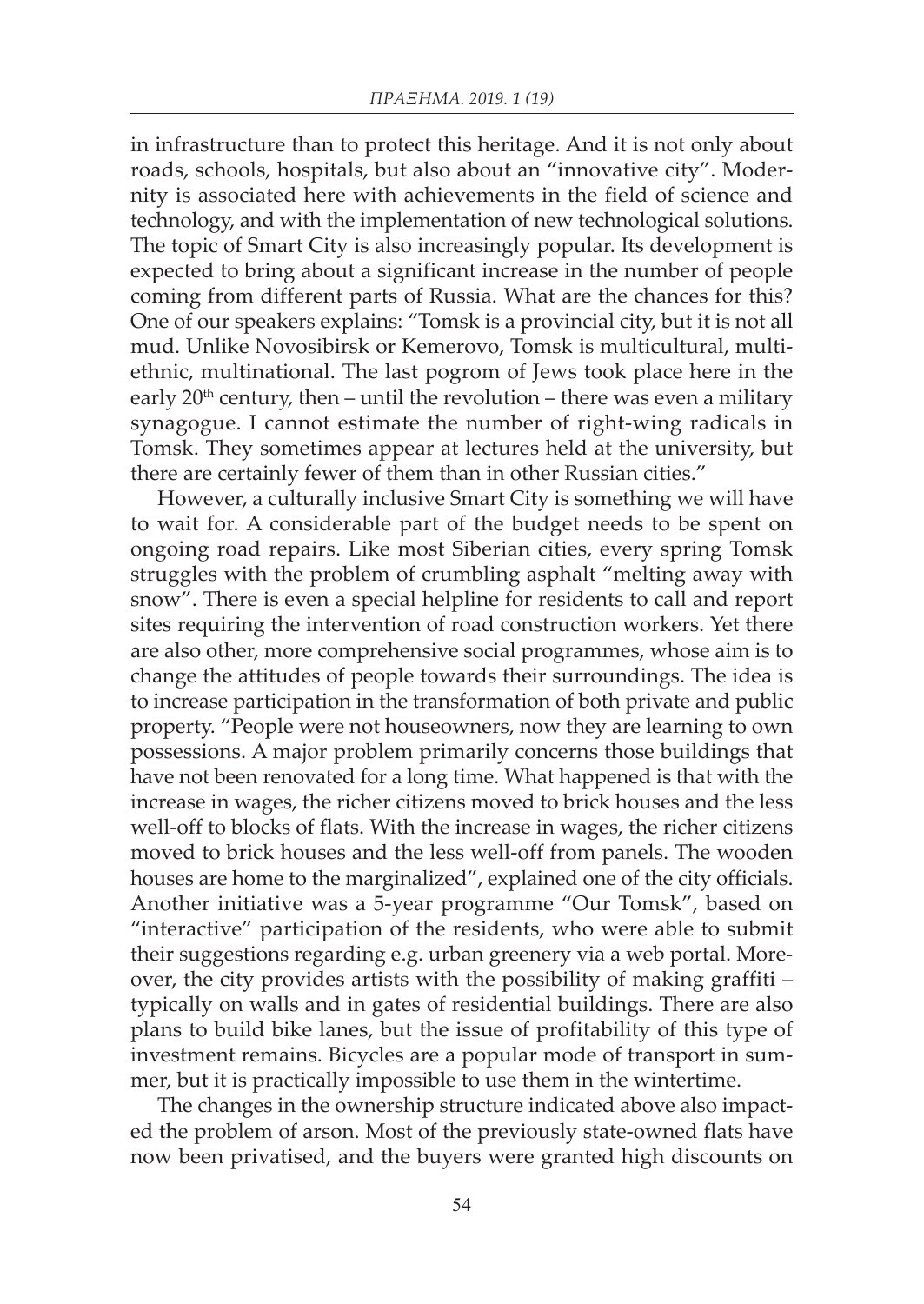their purchase. If a wooden building was set on fire six times, it was obvious that someone was planning to acquire land for investment. At the same time, there were far fewer cases of arson of privately-owned objects than those that still belonged to the state. Some of our respondents also emphasised the important role of the legal regulations allowing for the privatisation of residential units, but not land, which presently remains the property of the city. This may be another reason why wealthy citizens of Tomsk prefer to live out of town. Of course, this is also due to such factors as more intimate atmosphere, isolation from the urban noise and a sense of privacy (the residences are hidden behind the walls and surrounded by greenery).

Perhaps the wooden houses called *terems* are not of interest to economic elites or the middle class, but, according to a writer we talked with, they remain the leitmotif of numerous local literary works (the term *terem* dates back to the times of Kievan Rus'). One can also find legends, e.g. about the underground Tomsk. Back when the engineering knowledge was not sufficient, houses would often collapse into the ground. Some say that there is virtually another city hidden below the earth's surface. "I myself have written about Tomsk, about its uniqueness. Clichés, of course," the aforementioned writer admits. "Some claim that the number of wooden houses might as well be reduced. Fifty federal terems is enough, the others may disappear. The only good thing about them is that they are very cramped, with no heating, uncomfortable to live in and people willingly move from them to flats of a higher standard. Well, I often travel around Russia and I can say that there are two cities where I could live – Tomsk and St. Petersburg."

Paweł Raczyński, an expert on Tomsk architecture, told us that the city was to be expanded on the basis of pre-made plans from St. Petersburg. According to another legend Peter I was buried there. As Raczyński explains, out of approximately 1500–1600 wooden houses there are 700 left. Most of them are to be placed under protection. Some are not so much monuments of architecture an of history and culture: "Stalin used to stay in one building, Kirov spent the night in another, etc.". In September 2004, the governor passed a law on the preservation of wooden architecture. The decision was to keep eight oases, i.e. historical zones. The first financial support was given to Kuzniecov Street and covered 12 sites. The reconstruction is carried out by the Architecture Department. At the time when we interviewed him, Raczyński worked at the Department of Culture and would participate in the discussions concerning the model and scope of the revitalisation merely in the role of an expert. While he recommended that the full